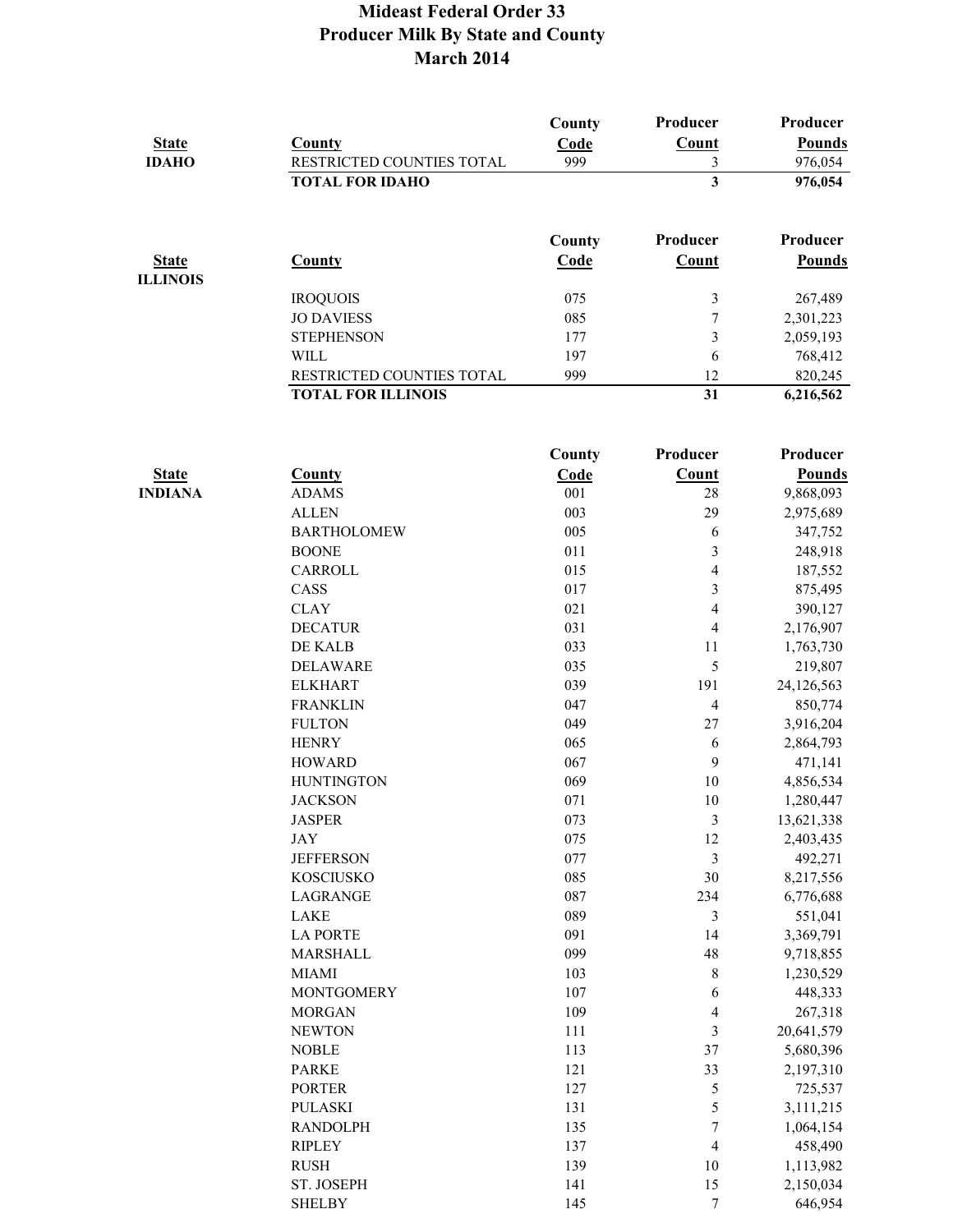|                                 |                                                        | County | Producer          | Producer               |
|---------------------------------|--------------------------------------------------------|--------|-------------------|------------------------|
| <b>State</b>                    | County                                                 | Code   | Count             | <b>Pounds</b>          |
| <b>INDIANA</b>                  | <b>STEUBEN</b>                                         | 151    | 16                | 5,087,335              |
|                                 | <b>SWITZERLAND</b>                                     | 155    | 4                 | 405,474                |
|                                 | <b>WABASH</b>                                          | 169    | 15                | 4,372,398              |
|                                 | <b>WASHINGTON</b>                                      | 175    | 3                 | 393,406                |
|                                 | <b>WAYNE</b>                                           | 177    | 65                | 5,562,777              |
|                                 | <b>WELLS</b>                                           | 179    | 12                | 7,063,591              |
|                                 | <b>WHITE</b>                                           | 181    | $\overline{3}$    | 323,544                |
|                                 | WHITLEY                                                | 183    | 10                | 2,121,959              |
|                                 | RESTRICTED COUNTIES TOTAL                              | 999    | 28                | 6,532,682              |
|                                 | <b>TOTAL FOR INDIANA</b>                               |        | 1,001             | 174,170,498            |
|                                 |                                                        |        |                   |                        |
|                                 |                                                        | County | Producer          | Producer               |
| <b>State</b>                    | County                                                 | Code   | Count             | <b>Pounds</b>          |
| <b>IOWA</b>                     | <b>DUBUQUE</b>                                         | 061    | 8                 | 1,374,188              |
|                                 | RESTRICTED COUNTIES TOTAL                              | 999    | $\overline{c}$    | 679,899                |
|                                 | <b>TOTAL FOR IOWA</b>                                  |        | $\overline{10}$   | $\overline{2,}054,087$ |
|                                 |                                                        |        |                   |                        |
|                                 |                                                        | County | Producer          | Producer               |
| <b>State</b>                    | <b>County</b>                                          | Code   | <b>Count</b>      | <b>Pounds</b>          |
| <b>KENTUCKY</b>                 | <b>CHRISTIAN</b>                                       | 047    | $\overline{7}$    | 77,970                 |
|                                 | <b>FLEMING</b>                                         | 069    | 8                 | 644,124                |
|                                 | <b>HARRISON</b>                                        | 097    | 3                 | 70,764                 |
|                                 | <b>MASON</b>                                           | 161    | 6                 | 286,578                |
|                                 | <b>ROBERTSON</b>                                       | 201    | 5                 | 154,108                |
|                                 | <b>TODD</b>                                            | 219    | $\overline{7}$    |                        |
|                                 |                                                        | 221    |                   | 270,293                |
|                                 | <b>TRIGG</b>                                           | 999    | 5<br>9            | 37,486                 |
|                                 | RESTRICTED COUNTIES TOTAL<br><b>TOTAL FOR KENTUCKY</b> |        | 50                | 353,885                |
|                                 |                                                        |        |                   | 1,895,208              |
|                                 |                                                        | County | Producer          | Producer               |
| <b>State</b>                    | County                                                 | Code   | Count             | <b>Pounds</b>          |
| <b>MARYLAND</b>                 | 1/ GARRETT                                             | 023    | 37                | 2,466,780              |
| 1/ Includes Restricted Counties | <b>TOTAL FOR MARYLAND</b>                              |        | 37                | 2,466,780              |
|                                 |                                                        |        |                   |                        |
|                                 |                                                        | County | Producer          | Producer               |
| <b>State</b>                    | <b>County</b>                                          | Code   | <b>Count</b>      | <b>Pounds</b>          |
| 2/ MASSACHUSETTS                | <b>RESTRICTED</b>                                      |        | <b>RESTRICTED</b> | <b>RESTRICTED</b>      |
|                                 |                                                        | County | Producer          | Producer               |
| <b>State</b>                    | <b>County</b>                                          | Code   | Count             | <b>Pounds</b>          |
| <b>MICHIGAN</b>                 | <b>ALCONA</b>                                          | 001    | 8                 | 1,657,395              |
|                                 | <b>ALLEGAN</b>                                         | 005    | 70                | 28,071,124             |
|                                 | <b>ALPENA</b>                                          | 007    | 33                | 5,142,046              |
|                                 | <b>ANTRIM</b>                                          | 009    | 4                 | 1,152,327              |
|                                 | <b>ARENAC</b>                                          | 011    | 23                | 8,396,063              |
|                                 | <b>BARAGA</b>                                          | 013    | 4                 | 446,834                |
|                                 | <b>BARRY</b>                                           | 015    | 32                | 21,800,232             |
|                                 | <b>BAY</b>                                             | 017    | $\overline{7}$    | 1,934,286              |
|                                 | <b>BERRIEN</b>                                         | 021    | 8                 | 3,741,621              |

BRANCH 023 25 4,433,053<br>CALHOUN 025 21 8,781,815 CALHOUN 025 21 8,781,815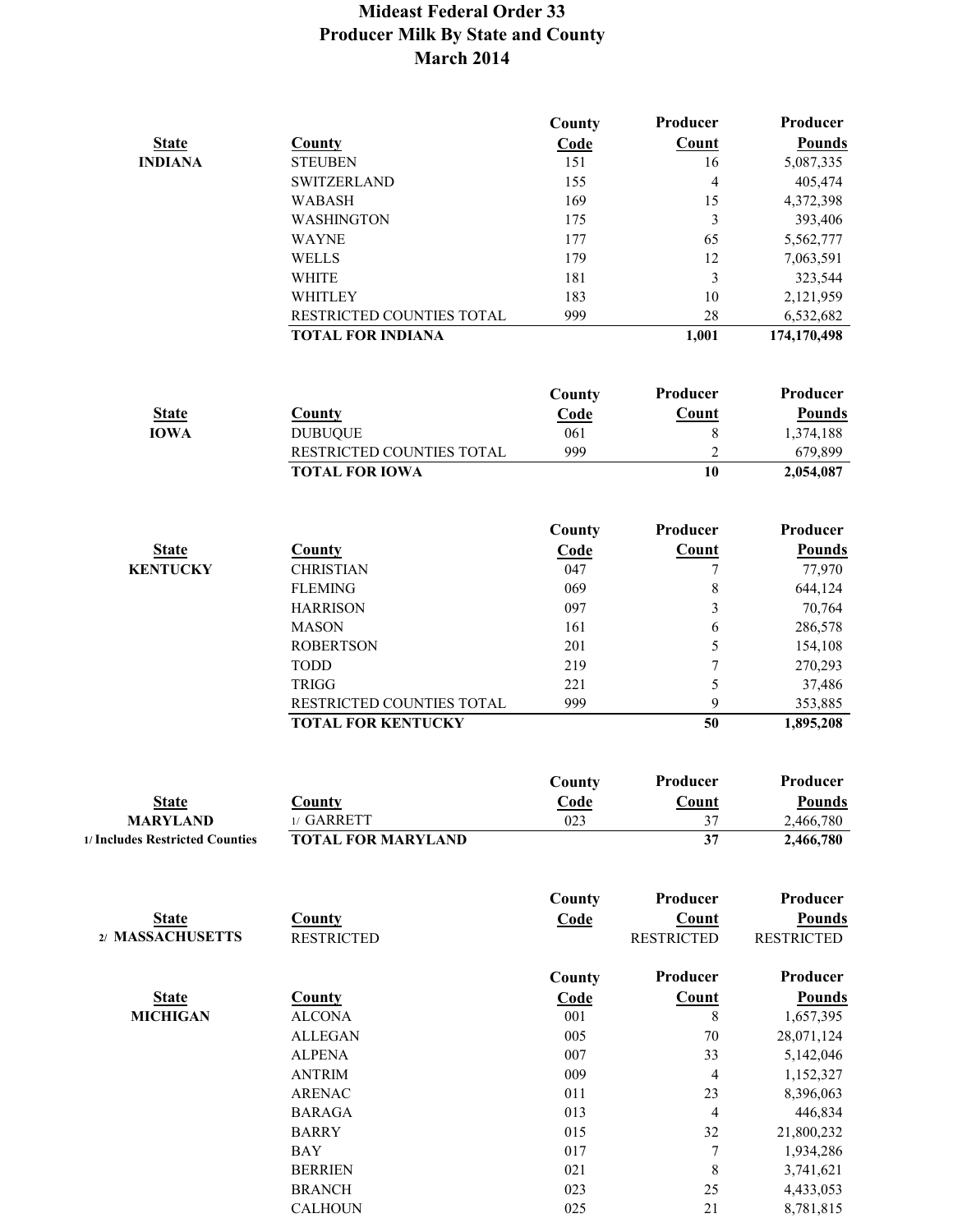|                 |                           | County | Producer | Producer      |
|-----------------|---------------------------|--------|----------|---------------|
| <b>State</b>    | <b>County</b>             | Code   | Count    | <b>Pounds</b> |
| <b>MICHIGAN</b> | CASS                      | 027    | 6        | 61,785        |
|                 | <b>CHARLEVOIX</b>         | 029    | 5        | 1,018,479     |
|                 | <b>CHEBOYGAN</b>          | 031    | 5        | 914,214       |
|                 | <b>CHIPPEWA</b>           | 033    | 9        | 845,970       |
|                 | <b>CLARE</b>              | 035    | 27       | 2,024,498     |
|                 | <b>CLINTON</b>            | 037    | 63       | 59,579,517    |
|                 | <b>DELTA</b>              | 041    | 8        | 401,314       |
|                 | <b>EATON</b>              | 045    | 25       | 2,702,257     |
|                 | <b>EMMET</b>              | 047    | 4        | 446,057       |
|                 | <b>GENESEE</b>            | 049    | 7        | 2,092,266     |
|                 | <b>GLADWIN</b>            | 051    | 10       | 1,149,613     |
|                 | <b>GRAND TRAVERSE</b>     | 055    | 4        | 270,271       |
|                 | <b>GRATIOT</b>            | 057    | 37       | 47,893,410    |
|                 | <b>HILLSDALE</b>          | 059    | 37       | 5,217,223     |
|                 | <b>HURON</b>              | 063    | 84       | 69,926,705    |
|                 | <b>INGHAM</b>             | 065    | 27       | 9,151,983     |
|                 | <b>IONIA</b>              | 067    | 52       | 34,296,723    |
|                 | <b>IOSCO</b>              | 069    | 12       | 902,612       |
|                 | <b>ISABELLA</b>           | 073    | 41       | 11,626,717    |
|                 | <b>JACKSON</b>            | 075    | 21       | 5,704,217     |
|                 | <b>KALAMAZOO</b>          | 077    | 6        | 11,030,693    |
|                 | <b>KENT</b>               | 081    | 35       | 15,295,834    |
|                 | <b>LAPEER</b>             | 087    | 30       | 3,595,976     |
|                 | LEELANAU                  | 089    | 4        | 241,335       |
|                 | <b>LENAWEE</b>            | 091    | 29       | 16,061,397    |
|                 | <b>LIVINGSTON</b>         | 093    | 13       | 3,795,017     |
|                 | <b>MACKINAC</b>           | 097    | 5        | 1,201,130     |
|                 | <b>MACOMB</b>             | 099    | 9        | 542,983       |
|                 | <b>MASON</b>              | 105    | 18       | 1,967,842     |
|                 | <b>MECOSTA</b>            | 107    | 28       | 6,238,038     |
|                 | MENOMINEE                 | 109    | 16       | 4,766,674     |
|                 | <b>MIDLAND</b>            | 111    | 3        | 1,697,302     |
|                 | <b>MISSAUKEE</b>          | 113    | 46       | 28,527,357    |
|                 | <b>MONROE</b>             | 115    | 5        | 760,813       |
|                 | <b>MONTCALM</b>           | 117    | 57       | 18,359,044    |
|                 | <b>MONTMORENCY</b>        | 119    | 8        | 1,264,501     |
|                 | <b>MUSKEGON</b>           | 121    | 18       | 17,037,063    |
|                 | <b>NEWAYGO</b>            | 123    | 56       | 17,538,143    |
|                 | <b>OCEANA</b>             | 127    | 8        | 843,520       |
|                 | <b>OGEMAW</b>             | 129    | 41       | 10,825,964    |
|                 | <b>OSCEOLA</b>            | 133    | 42       | 10,824,721    |
|                 | <b>OSCODA</b>             | 135    | 12       | 820,365       |
|                 | <b>OTTAWA</b>             | 139    | 64       | 48,809,488    |
|                 | PRESQUE ISLE              | 141    | 7        | 1,511,822     |
|                 | <b>SAGINAW</b>            | 145    | 17       | 4,879,580     |
|                 | <b>ST. CLAIR</b>          | 147    | 13       | 2,329,672     |
|                 | ST. JOSEPH                | 149    | 25       | 8,836,792     |
|                 | <b>SANILAC</b>            | 151    | 117      | 36,563,552    |
|                 | <b>SHIAWASSEE</b>         | 155    | 17       | 5,411,184     |
|                 | <b>TUSCOLA</b>            | 157    | 38       | 14,875,396    |
|                 | VAN BUREN                 | 159    | 11       | 5,601,064     |
|                 | WASHTENAW                 | 161    | 23       | 4,199,935     |
|                 | <b>WEXFORD</b>            | 165    | 12       | 563,387       |
|                 | RESTRICTED COUNTIES TOTAL | 999    | 12       | 1,229,929     |
|                 | <b>TOTAL FOR MICHIGAN</b> |        | 1,564    | 649,830,140   |
|                 |                           | County | Producer | Producer      |
|                 |                           |        |          |               |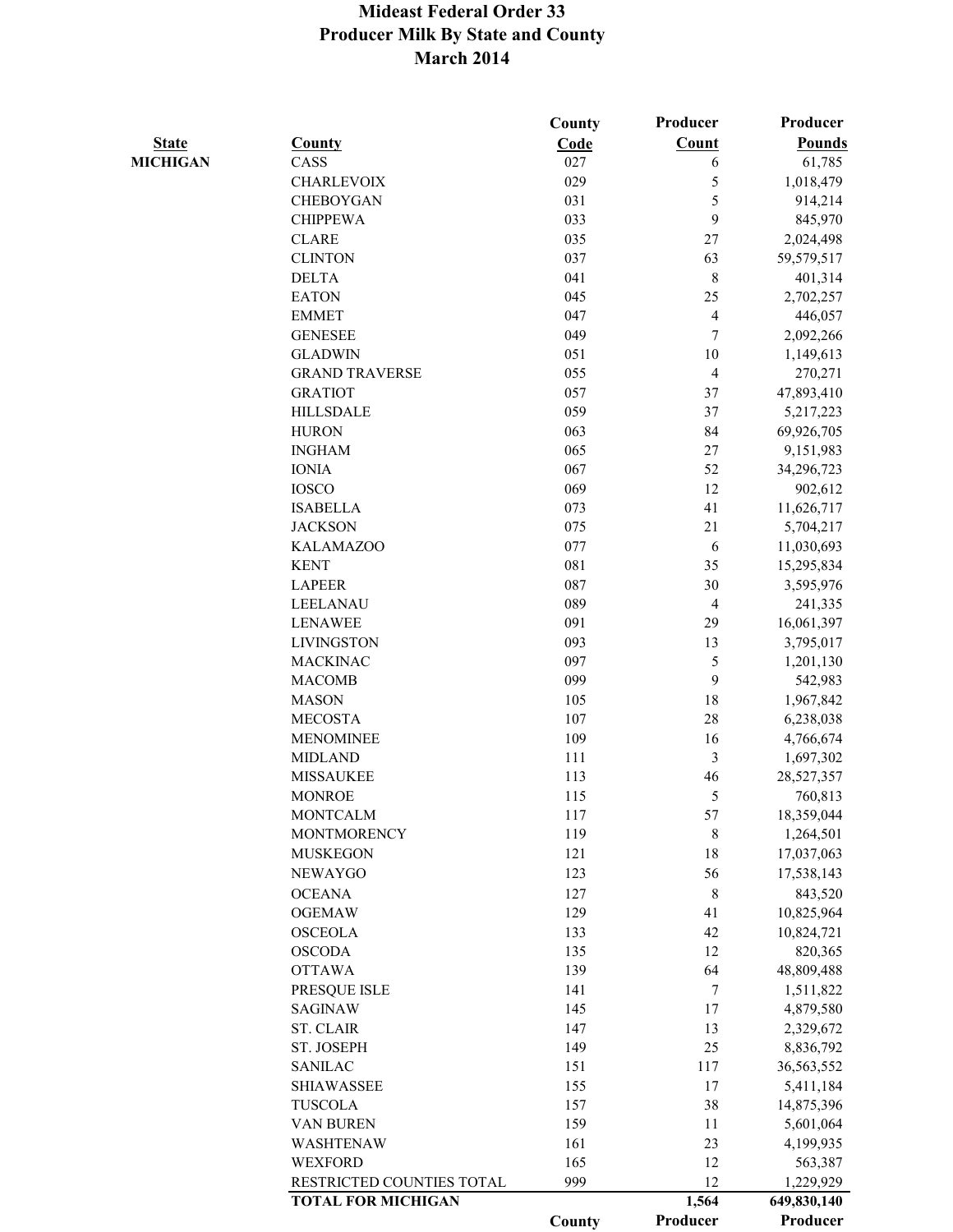| <b>State</b>      | <b>County</b>                    | Code       | <b>Count</b>             | <b>Pounds</b>        |
|-------------------|----------------------------------|------------|--------------------------|----------------------|
| <b>MINNESOTA</b>  | <b>STEARNS</b>                   | 145        | 7                        | 116,652              |
|                   | <b>TODD</b>                      | 153        | 5                        | 34,590               |
|                   | RESTRICTED COUNTIES TOTAL        | 999        | 5                        | 293,265              |
|                   | <b>TOTAL FOR MINNESOTA</b>       |            | $\overline{17}$          | 444,507              |
|                   |                                  | County     | Producer                 | Producer             |
| <b>State</b>      | <b>County</b>                    | Code       | <b>Count</b>             | <b>Pounds</b>        |
| 2/ MISSOURI       | <b>RESTRICTED</b>                |            | <b>RESTRICTED</b>        | <b>RESTRICTED</b>    |
|                   |                                  | County     | Producer                 | Producer             |
| <b>State</b>      | <b>County</b>                    | Code       | Count                    | <b>Pounds</b>        |
| <b>NEW YORK</b>   | CATTARAUGUS                      | 009        | 62                       | 18,542,180           |
|                   | <b>CHAUTAUQUA</b>                | 013        | 164                      | 27,439,391           |
|                   | <b>ERIE</b>                      | 029        | 11                       | 2,872,182            |
|                   | <b>GENESEE</b>                   | 037        | 6                        | 4,429,457            |
|                   | <b>LIVINGSTON</b>                | 051        | 7                        | 5,428,360            |
|                   | WYOMING                          | 121        | 26                       | 35,509,928           |
|                   | RESTRICTED COUNTIES TOTAL        | 999        | 8                        | 7,523,744            |
|                   | <b>TOTAL FOR NEW YORK</b>        |            | 284                      | 101,745,242          |
|                   |                                  | County     | Producer                 | Producer             |
| <b>State</b>      | <b>County</b>                    | Code       | <b>Count</b>             | <b>Pounds</b>        |
| 2/ NORTH CAROLINA | <b>RESTRICTED</b>                |            | <b>RESTRICTED</b>        | <b>RESTRICTED</b>    |
|                   |                                  |            |                          |                      |
|                   |                                  | County     | Producer                 | Producer             |
| <b>State</b>      | <b>County</b>                    | Code       | <b>Count</b>             | <b>Pounds</b>        |
| <b>OHIO</b>       | <b>ADAMS</b>                     | 001        | 23                       | 1,686,373            |
|                   | <b>ALLEN</b>                     | 003        | 5                        | 2,348,877            |
|                   | <b>ASHLAND</b>                   | 005        | 48                       | 13,619,874           |
|                   | <b>ASHTABULA</b>                 | 007        | 35                       | 6,195,535            |
|                   | <b>ATHENS</b>                    | 009        | 14                       | 679,515              |
|                   | <b>AUGLAIZE</b>                  | 011        | 44                       | 5,819,821            |
|                   | <b>BELMONT</b>                   | 013        | 15                       | 1,115,237            |
|                   | <b>BROWN</b>                     | 015        | 11                       | 716,463              |
|                   | <b>BUTLER</b>                    | 017        | $\overline{4}$           | 312,520              |
|                   | CARROLL                          | 019        | 30                       | 2,192,815            |
|                   | <b>CHAMPAIGN</b>                 | 021        | 14                       | 1,672,119            |
|                   | <b>CLARK</b>                     | 023        | 4                        | 7,223,380            |
|                   | <b>CLINTON</b>                   | 027        | 6                        | 525,235              |
|                   | <b>COLUMBIANA</b>                | 029        | 83                       | 14,373,992           |
|                   | COSHOCTON                        | 031        | 29                       | 2,699,679            |
|                   | <b>CRAWFORD</b>                  | 033        | 9                        | 2,593,114            |
|                   | <b>DARKE</b>                     | 037        | 50                       | 12,046,460           |
|                   | <b>DEFIANCE</b>                  | 039        | 12                       | 7,895,164            |
|                   | <b>DELAWARE</b>                  | 041        | $\overline{\mathcal{L}}$ | 305,209              |
|                   | <b>FAIRFIELD</b>                 | 045        | 9                        | 616,640              |
|                   | <b>FAYETTE</b>                   | 047        | $\overline{\mathbf{4}}$  | 686,455              |
|                   | <b>FULTON</b>                    | 051        | 10                       | 2,213,774            |
|                   | <b>GALLIA</b>                    | 053        | 7                        | 493,285              |
|                   | <b>GEAUGA</b>                    | 055        | 53                       | 4,691,955            |
|                   | <b>GREENE</b><br><b>GUERNSEY</b> | 057<br>059 | 6<br>8                   | 1,114,210            |
|                   | <b>HARDIN</b>                    | 065        | 10                       | 627,128<br>8,519,027 |
|                   |                                  |            |                          |                      |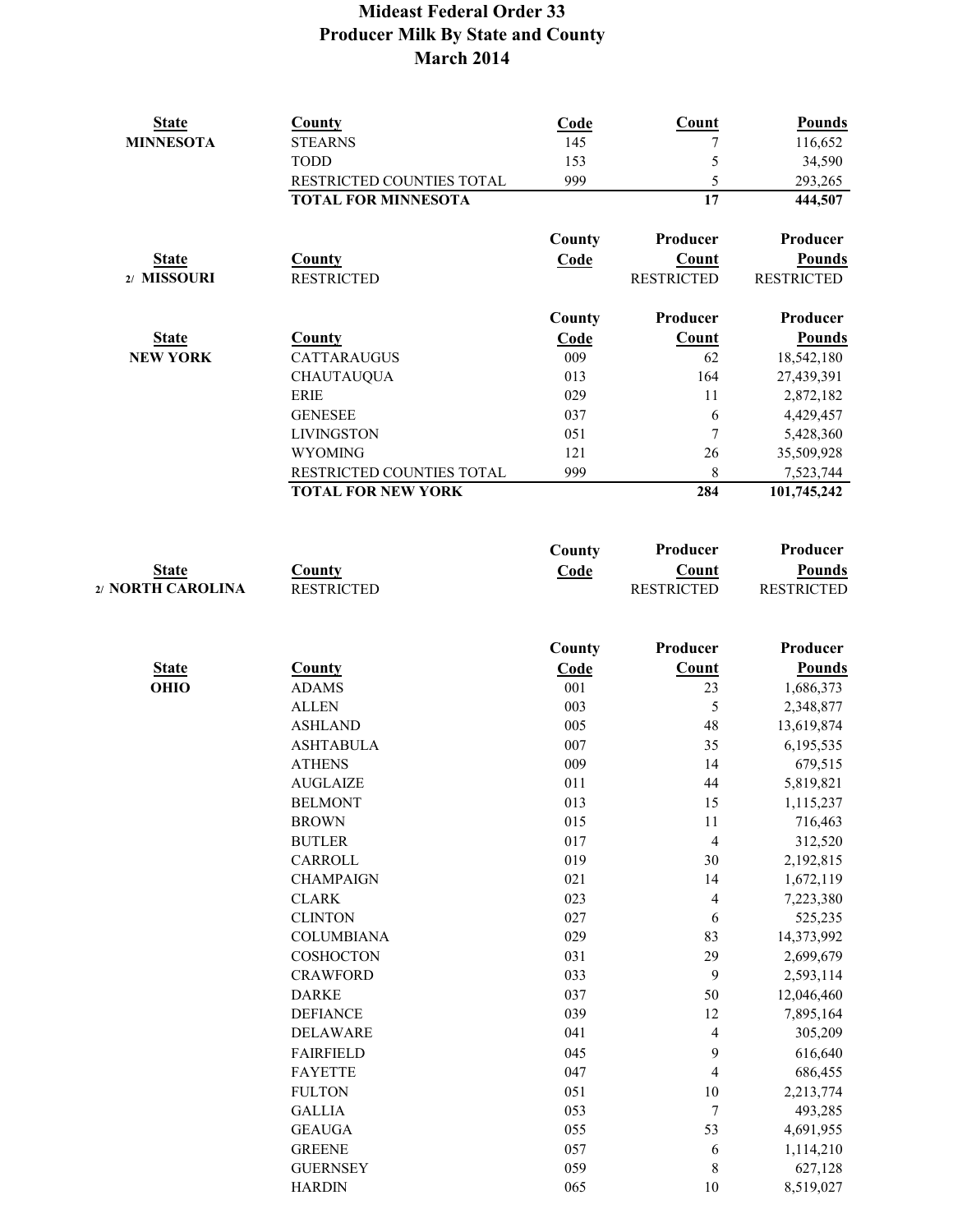|              |                           | County | Producer                | Producer      |
|--------------|---------------------------|--------|-------------------------|---------------|
| <b>State</b> | <b>County</b>             | Code   | Count                   | <b>Pounds</b> |
| OHIO         | <b>HARRISON</b>           | 067    | 13                      | 868,127       |
|              | <b>HENRY</b>              | 069    | 10                      | 3,930,486     |
|              | <b>HIGHLAND</b>           | 071    | 33                      | 2,336,587     |
|              | <b>HOLMES</b>             | 075    | 164                     | 14,295,662    |
|              | <b>HURON</b>              | 077    | 50                      | 6,227,867     |
|              | <b>JACKSON</b>            | 079    | 6                       | 158,556       |
|              | <b>JEFFERSON</b>          | 081    | 7                       | 754,576       |
|              | <b>KNOX</b>               | 083    | 34                      | 8,379,024     |
|              | <b>LICKING</b>            | 089    | 13                      | 4,676,084     |
|              | <b>LOGAN</b>              | 091    | 33                      | 4,713,209     |
|              | <b>LORAIN</b>             | 093    | 18                      | 1,983,290     |
|              | <b>MADISON</b>            | 097    | 12                      | 4,737,079     |
|              | <b>MAHONING</b>           | 099    | 35                      | 9,476,472     |
|              | <b>MARION</b>             | 101    | 7                       | 2,762,720     |
|              | <b>MEDINA</b>             | 103    | 22                      | 4,218,134     |
|              | <b>MEIGS</b>              | 105    | 6                       | 733,890       |
|              | <b>MERCER</b>             | 107    | 111                     | 28,577,918    |
|              | <b>MIAMI</b>              | 109    | 11                      | 1,321,987     |
|              | <b>MONROE</b>             | 111    | 15                      | 962,218       |
|              | <b>MORGAN</b>             | 115    | $\boldsymbol{7}$        | 1,633,991     |
|              | <b>MORROW</b>             | 117    | 8                       | 2,537,178     |
|              | <b>MUSKINGUM</b>          | 119    | 17                      | 1,263,033     |
|              | <b>PAULDING</b>           | 125    | $\boldsymbol{7}$        | 16,189,713    |
|              | <b>PERRY</b>              | 127    | $\overline{\mathbf{3}}$ | 373,602       |
|              | <b>PICKAWAY</b>           | 129    | 9                       | 2,888,984     |
|              | <b>PIKE</b>               | 131    | 9                       | 722,873       |
|              | <b>PORTAGE</b>            | 133    | 16                      | 3,235,614     |
|              | <b>PREBLE</b>             | 135    | 10                      | 1,131,555     |
|              | <b>PUTNAM</b>             | 137    | 14                      | 6,694,449     |
|              | <b>RICHLAND</b>           | 139    | 112                     | 12,255,297    |
|              | <b>ROSS</b>               | 141    | 8                       | 546,012       |
|              | <b>SANDUSKY</b>           | 143    | 9                       | 503,247       |
|              | <b>SCIOTO</b>             | 145    | 3                       | 304,482       |
|              | <b>SENECA</b>             | 147    | 7                       | 974,263       |
|              | <b>SHELBY</b>             | 149    | 49                      | 6,640,033     |
|              | <b>STARK</b>              | 151    | 79                      | 16,747,674    |
|              | <b>TRUMBULL</b>           | 155    | 30                      | 4,768,246     |
|              | TUSCARAWAS                | 157    | 125                     | 8,047,868     |
|              | <b>UNION</b>              | 159    | 8                       | 986,429       |
|              | VAN WERT                  | 161    | 8                       | 2,606,157     |
|              | WASHINGTON                | 167    | 18                      | 2,929,902     |
|              | <b>WAYNE</b>              | 169    | 221                     | 56,830,092    |
|              | <b>WILLIAMS</b>           | 171    | 5                       | 8,924,337     |
|              | <b>WOOD</b>               | 173    | 5                       | 5,462,840     |
|              | <b>WYANDOT</b>            | 175    | 7                       | 761,790       |
|              | RESTRICTED COUNTIES TOTAL | 999    | 20                      | 2,867,136     |
|              | <b>TOTAL FOR OHIO</b>     |        | 1,961                   | 372,924,539   |

|              |               | $\mathbf$ County} | Producer | Producer |
|--------------|---------------|-------------------|----------|----------|
| <b>State</b> | <b>County</b> | Code              | Count    | Pounds   |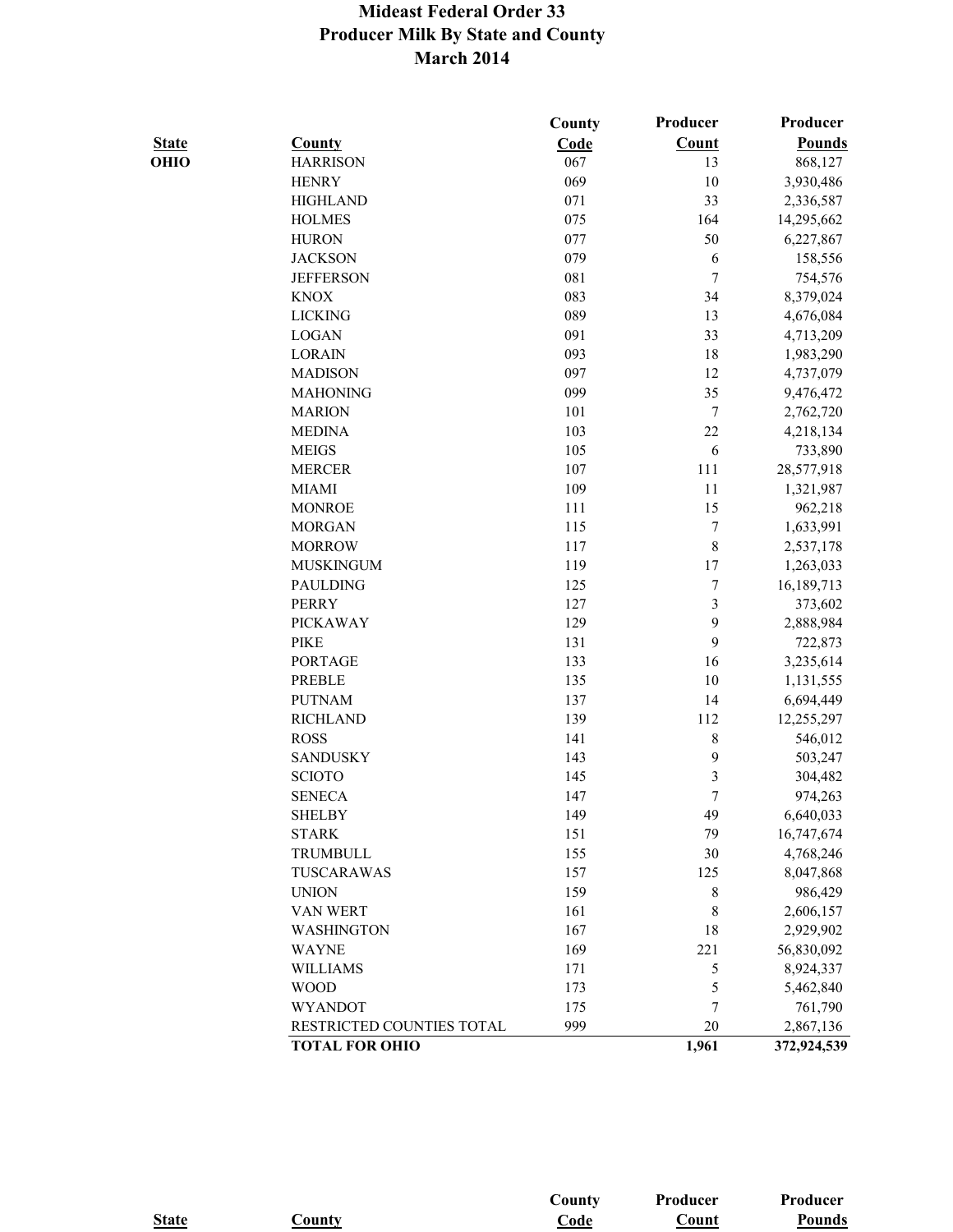|                     | <b>TOTAL FOR VIRGINIA</b>         |                | 6                 | 3,300,172                 |
|---------------------|-----------------------------------|----------------|-------------------|---------------------------|
| <b>VIRGINIA</b>     | RESTRICTED COUNTIES TOTAL         | 999            | 6                 | 3,300,172                 |
| <b>State</b>        | <b>County</b>                     | County<br>Code | Producer<br>Count | Producer<br><b>Pounds</b> |
|                     |                                   |                |                   |                           |
| 2/ TEXAS            | <b>RESTRICTED</b>                 |                | <b>RESTRICTED</b> | <b>RESTRICTED</b>         |
| <b>State</b>        | <b>County</b>                     | Code           | <b>Count</b>      | <b>Pounds</b>             |
|                     |                                   | County         | Producer          | Producer                  |
|                     |                                   |                |                   |                           |
|                     | <b>TOTAL FOR PENNSYLVANIA</b>     |                | 921               | 110,134,141               |
|                     | RESTRICTED COUNTIES TOTAL         | 999            | 9                 | 867,437                   |
|                     | WESTMORELAND                      | 129            | 52                | 6,577,566                 |
|                     | WASHINGTON                        | 125            | 27                | 2,645,205                 |
|                     | <b>WARREN</b>                     | 123            | 36                | 3,890,222                 |
|                     | <b>VENANGO</b>                    | 121            | 6                 | 791,845                   |
|                     | <b>TIOGA</b>                      | 117            | 15                | 732,762                   |
|                     | <b>SULLIVAN</b>                   | 113            | $\overline{7}$    | 486,614                   |
|                     | <b>SOMERSET</b>                   | 111            | 82                | 4,895,959                 |
|                     | <b>MERCER</b>                     | 085            | 75                | 8,303,571                 |
|                     | <b>LAWRENCE</b>                   | 073            | 38                | 6,522,745                 |
|                     | <b>JUNIATA</b>                    | 067            | $\mathfrak{Z}$    | 341,370                   |
|                     | <b>JEFFERSON</b>                  | 065            | 32                | 2,153,741                 |
|                     | <b>INDIANA</b>                    | 063            | 59                | 8,234,142                 |
|                     | <b>HUNTINGDON</b>                 | 061            | 9                 | 10,342,180                |
|                     | <b>FOREST</b>                     | 053            | 3                 | 201,375                   |
|                     | <b>FAYETTE</b>                    | 051            | $27\,$            | 3,088,866                 |
|                     | <b>ERIE</b>                       | 049            | $71\,$            | 5,839,166                 |
|                     | <b>ELK</b>                        | 047            | $\,8\,$           | 20,348,199<br>522,371     |
|                     | <b>CLINTON</b><br><b>CRAWFORD</b> | 035<br>039     | 17<br>142         | 725,403                   |
|                     | <b>CLEARFIELD</b>                 | 033            | 13                | 1,127,848                 |
|                     | <b>CLARION</b>                    | 031            | 27                | 3,449,750                 |
|                     | <b>CENTRE</b>                     | 027            | 16                | 1,127,744                 |
|                     | <b>CAMBRIA</b>                    | 021            | 9                 | 1,496,297                 |
|                     | <b>BUTLER</b>                     | 019            | 33                | 3,864,275                 |
|                     | <b>BRADFORD</b>                   | 015            | 36                | 2,558,866                 |
|                     | <b>BLAIR</b>                      | 013            | 11                | 2,923,220                 |
|                     | <b>BEDFORD</b>                    | 009            | 3                 | 312,762                   |
|                     | <b>BEAVER</b>                     | 007            | 26                | 1,843,555                 |
| <b>PENNSYLVANIA</b> | <b>ARMSTRONG</b>                  | 005            | 29                | 3,919,085                 |
|                     |                                   |                |                   |                           |

|              |               | $\mathbf{-}\text{countv}$ | Producer | <b>Producer</b> |
|--------------|---------------|---------------------------|----------|-----------------|
| <b>State</b> | <b>County</b> | Code                      | vount    | <b>Pounds</b>   |